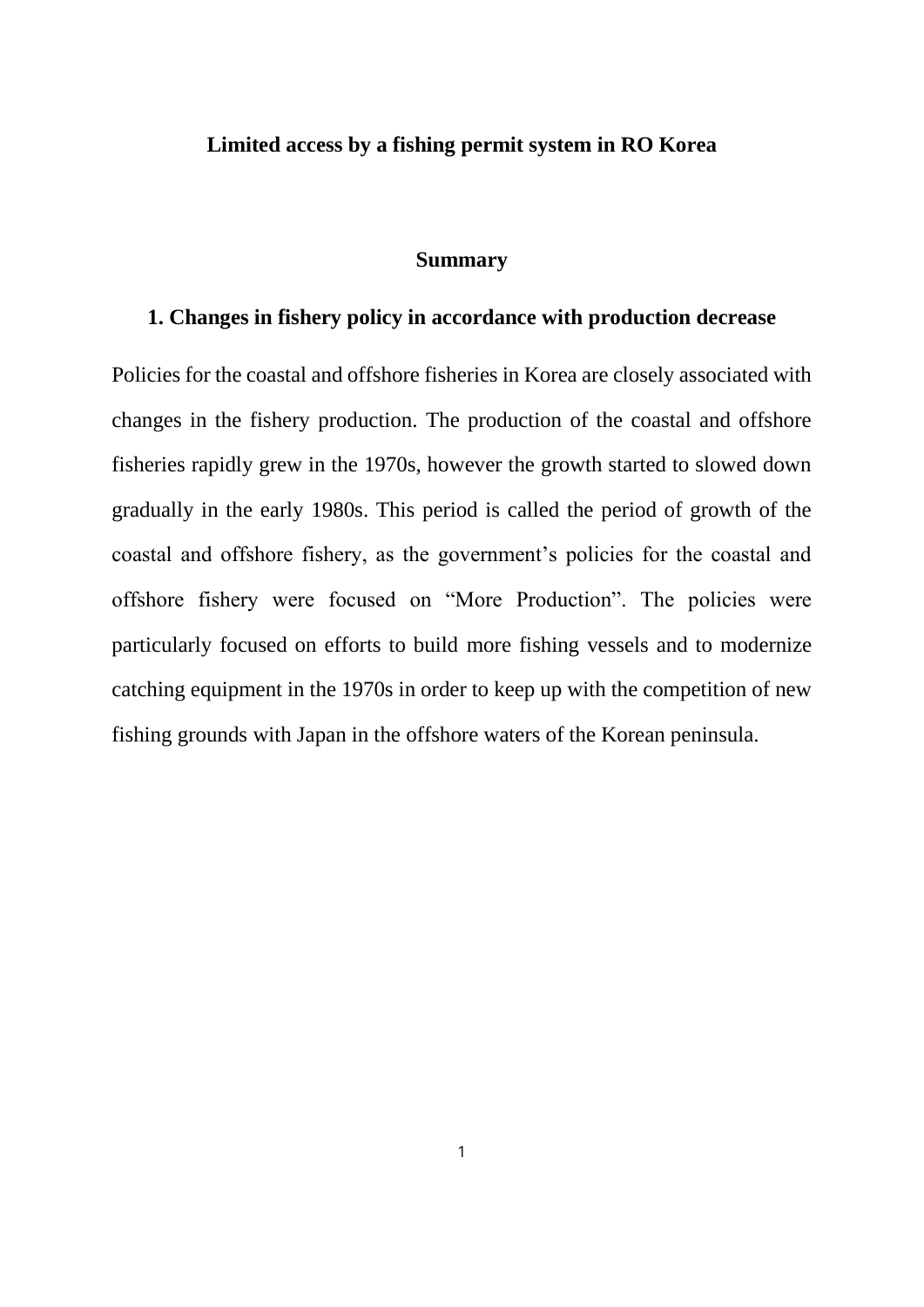# <Figure 1> Changes in the coastal and offshore fishery production as well as the policy goals



After reaching the highest production of 1,726,000 tons in 1986, the growth of the coastal and offshore fisheries stagnated for about 10 years. This stagnation in production could be result of the accumulation of effects such as the rapid expansion in fishing capacity during the growth period, expansion of coastal development with the country's economic growth and deterioration of the marine environment. Therefore, a project on the reduction of the number of fishing vessels emerged in the policies of the coastal and offshore fisheries along with more frequent discussions on cost reduction in fisheries.

In Korea, the coastal and offshore fishery production already started to decline in the early 1990s. The two critical environmental factors associated with the reduction in the coastal and offshore fisheries are the reduction of fishing grounds and decreased fisheries resources. With regard to the reduction of fishing grounds,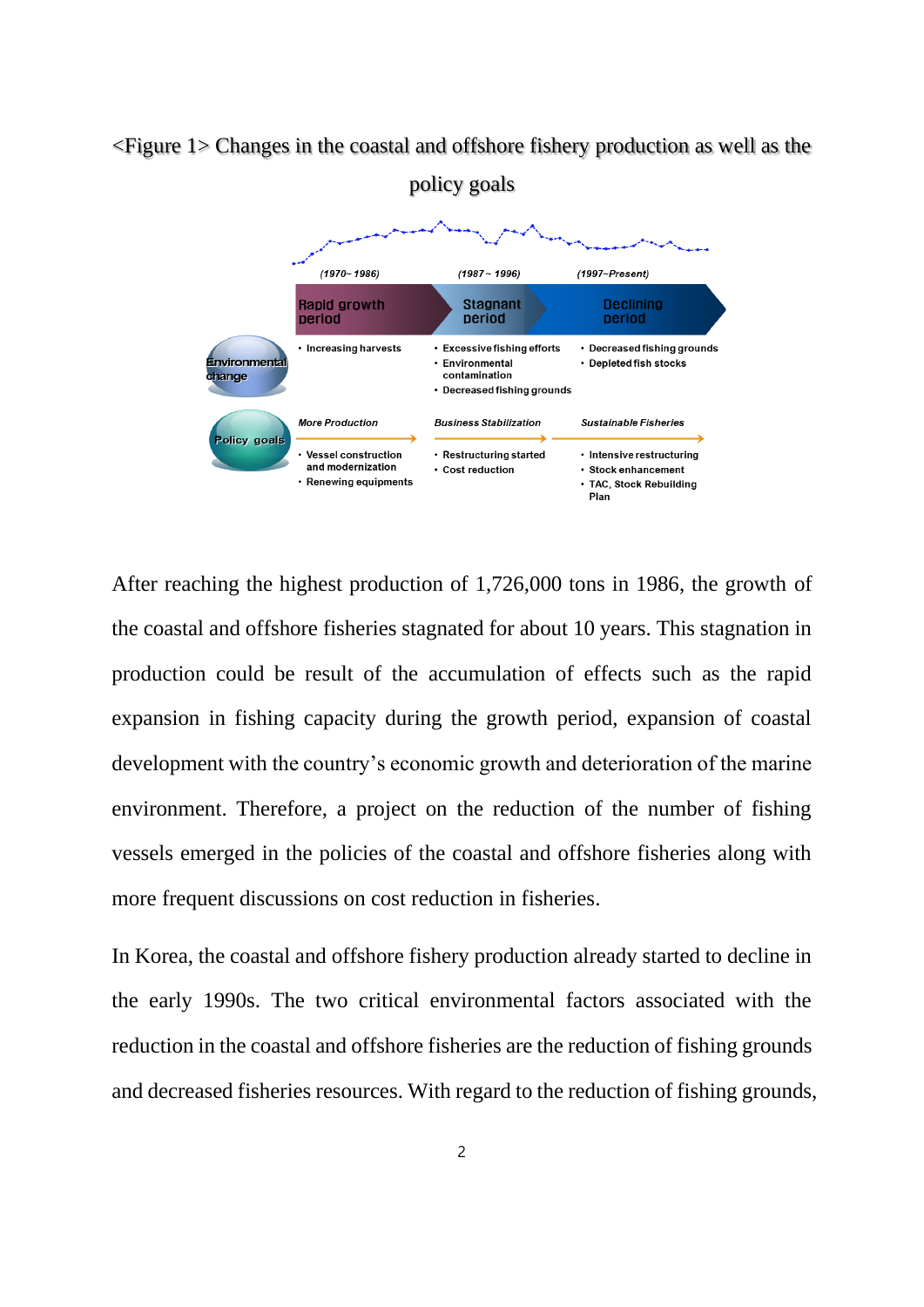Korea ratified the UN Convention on the Law of the Sea in 1996 and declared 200 nautical miles of exclusive economic zone which limited a country's fishing grounds less than 200 nautical miles. In addition, as Korea signed on Fisheries Agreement with Japan in 1998 and then with China in 2001, fishing grounds where Korean fishing vessels can freely operate were significant reduced . Hence, the policy goal of the coastal and offshore fishery shifted from the "More Production" to "Sustainable Fisheries". In accordance with the renewed policy goal with the signing of the fisheries agreements, Korea became more active in reducing fishing vessels and also adopted the Total Allowable Catch (TAC) system in 1999, which is a catch limit management measure, starting in the large purse seine fishery. Later, in 2005, the government established the "Fisheries Stock Rebuilding Plan" to concentrate its efforts to rebuild stocks of seriously depleted species and started pilot projects for 4 fish species<sup>1</sup>.

#### **2. Fisheries Management of Korea**

<sup>&</sup>lt;sup>1</sup> Rye et al., 2005 "Study on the promotion of the medium and long term plan for fisheries stock rebuilding" Ministry of Oceans and Fisheries, p. 164.; Lee 2009 "Works to improve practical effectiveness of policies for fisheries stock rebuilding" Korea Maritime Institute.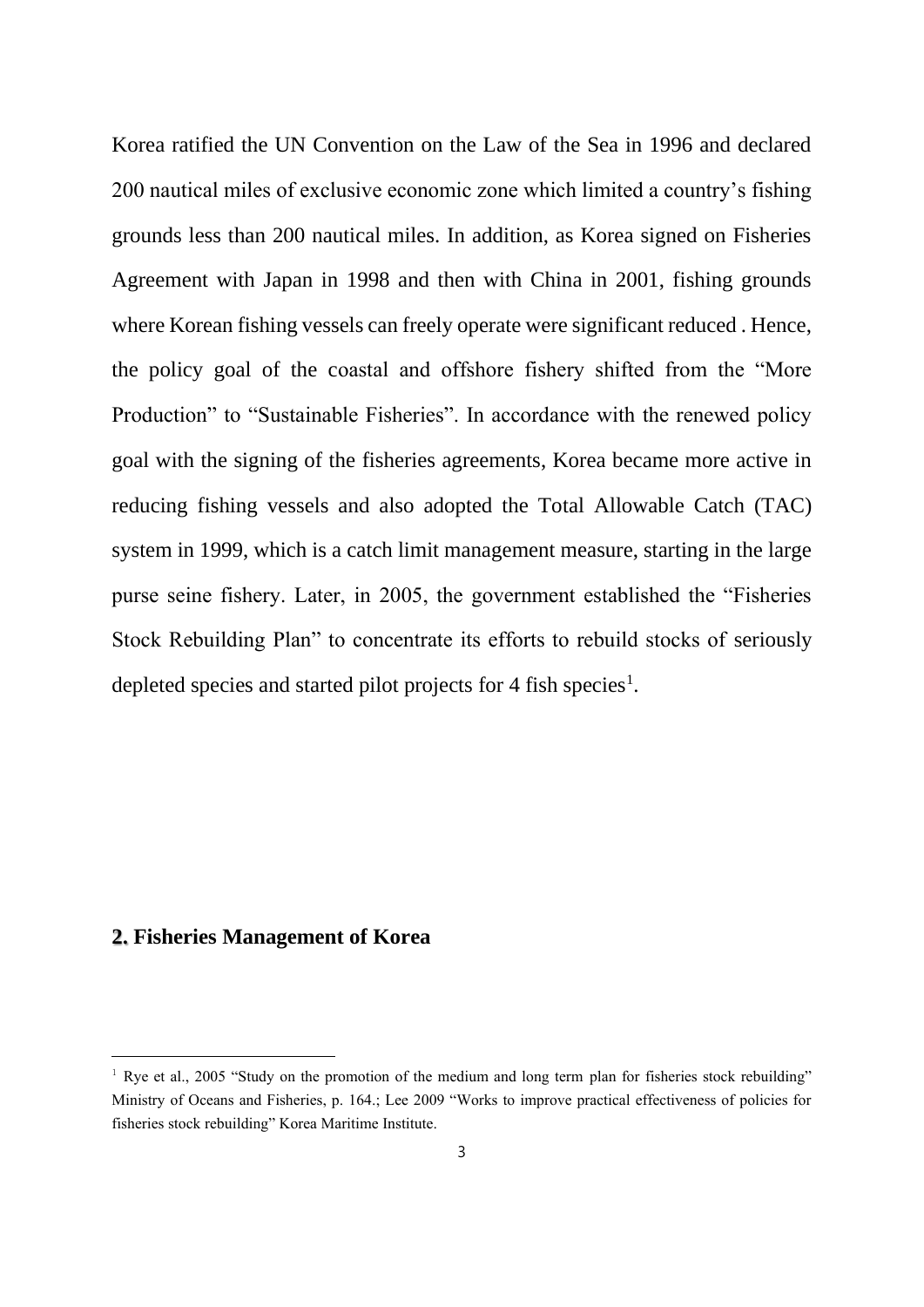Fisheries management system refer to tools that are used to regulate or maintain fisheries resources at a certain desirable level. In this regard, Korea's fisheries management system consists of regulatory, promotional and other measures.



<Figure 2> Categories of fisheries management tools in Korea

Traditionally, technical measures and input control were used to manage fisheries in Korea. Before the adoption of TAC in 1999, Korean fisheries were mainly managed through traditional fisheries management system, which are input control measures based on fishing permits and technical measures as a supplementary measure. However, with the adoption of TAC in 1999, output control tools were added to the traditional fisheries management schemes, particularly for the offshore fishery.

<Figure 3> Traditional regulations for fisheries management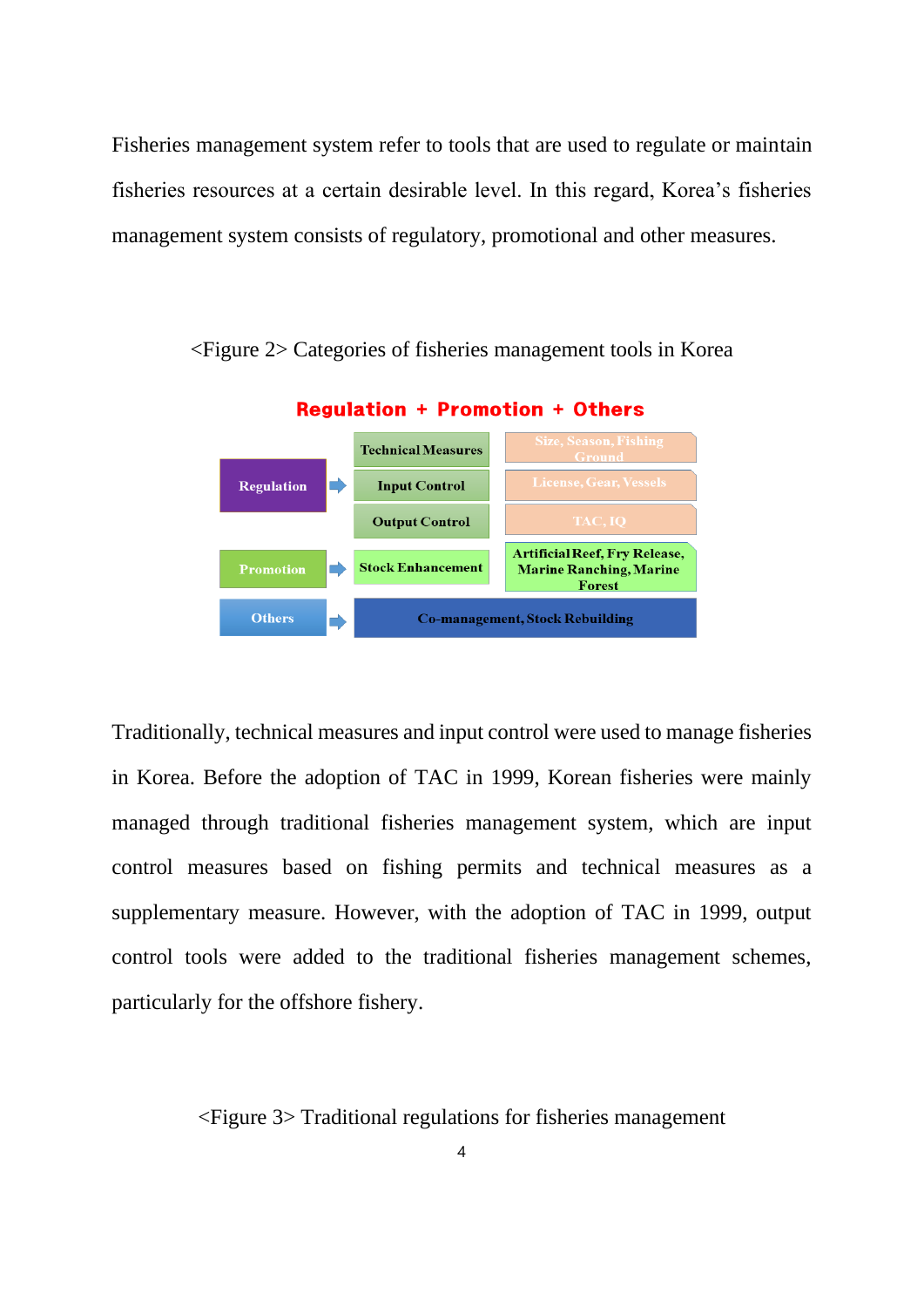

As the production of the coastal and offshore fisheries has been declining in the mid 1990s, Korea started to expand the fisheries management system including the TAC system, marine ranching programs, fisheries stock rebuilding programs, etc. When the system was first introduced, the TAC system was started with 4 target fish species(mackerel, jack mackerel, sardine, and red snow crab), which were commercially important, heavily caught and seriously depleted to be in an urgent need for conservation<sup>2</sup>. Since then the number of species targeted by the TAC system continued to be increased to 11 species.





 $2$  Rye et al. 2002, "Study on yearly expansion of target species of the total allowable catcy system", Ministry of Oceans and Fisheries, p.21.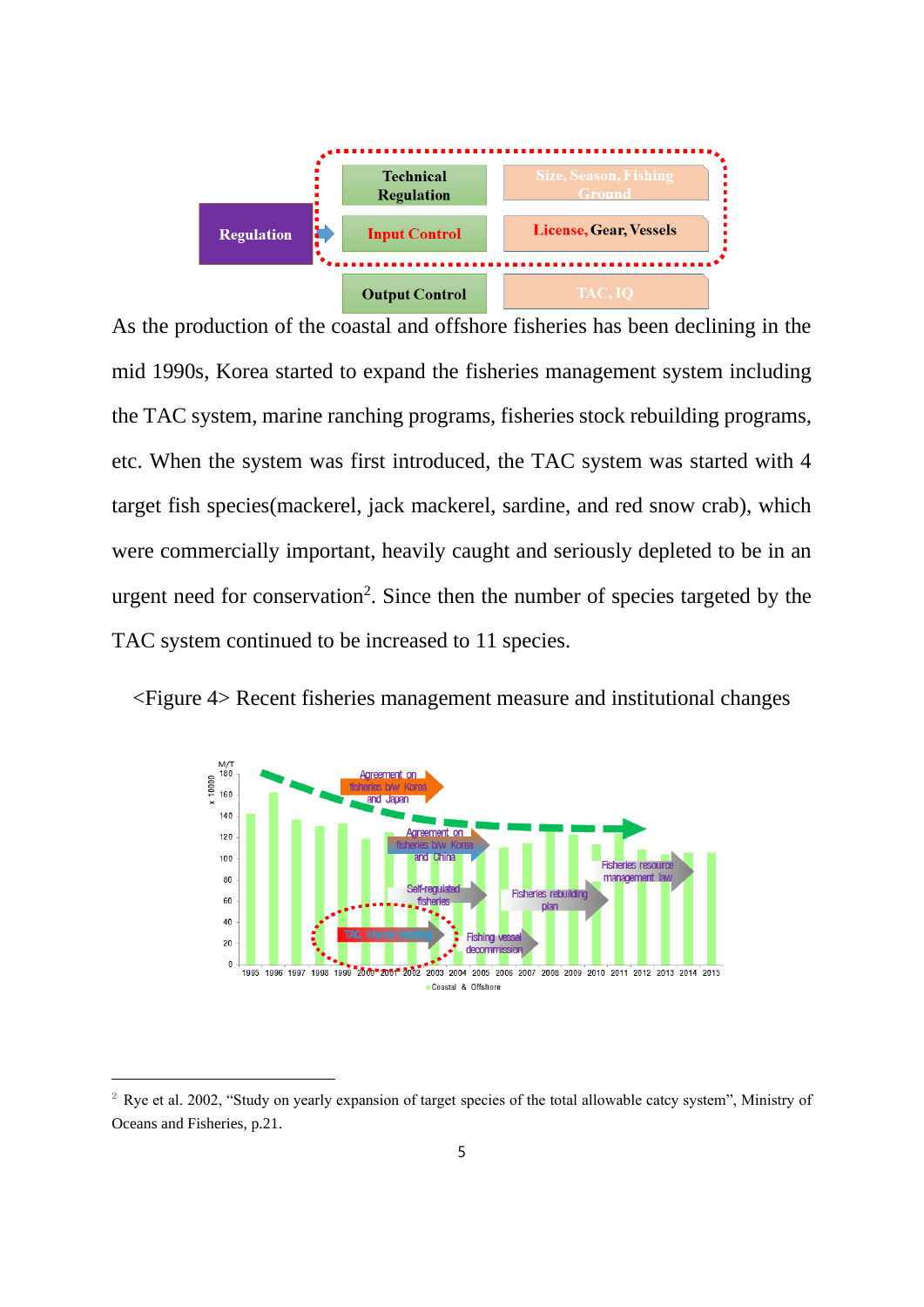#### **3. Limited Access by a Permit System**

Korea's coastal and offshore fisheries can be largely divided into Licensed Fisheries, Permitted Fisheries and Reported Fisheries. Among them, the licensed fisheries include aquaculture, communal fishing business and set-net fishery business. The characteristic of licensed fishery is that a person who obtains a license for a certain demarcated area of waters is allowed to exclusively use that certain area of waters.

With regard to a permitted fishery, a permit is issued for a fishing vessels operating in coastal and offshore waters. A fishing permit<sup>3</sup> is an administrative act to remove relative prohibitions imposed on a certain area of waters by law for purposes of the conservation of fisheries resources, regulation of fishery, and other public necessities for a certain person under certain specified conditions so that the water area is restored to its natural state.

Reported fisheries refer to all other fisheries than the above-mentioned fisheries pursuant to Article 47 of the Fisheries Act, including diver fishery, fishery without gear, etc.

In Korea, the coastal and offshore fisheries are categorized into offshore fisheries, coastal fisheries, and sectional fisheries according to the size of the fishing vessel

<sup>&</sup>lt;sup>3</sup> A permit is distinguished from a license in that (1) a permit is a behavior to remove a legal ban imposed on natural liberty inherent in humans so that the liberty is recovered for humans while a license is a behavior to set a new right which does not belong to natural liberty. Even though both the permit and the license result in economic benefits, the former leads to reflection benefits while the latter leads to benefits as legal rights (Jeon Yun-cheol, "The concept of the licensed fishery and fishing rights contained in the license", Article, July 1969)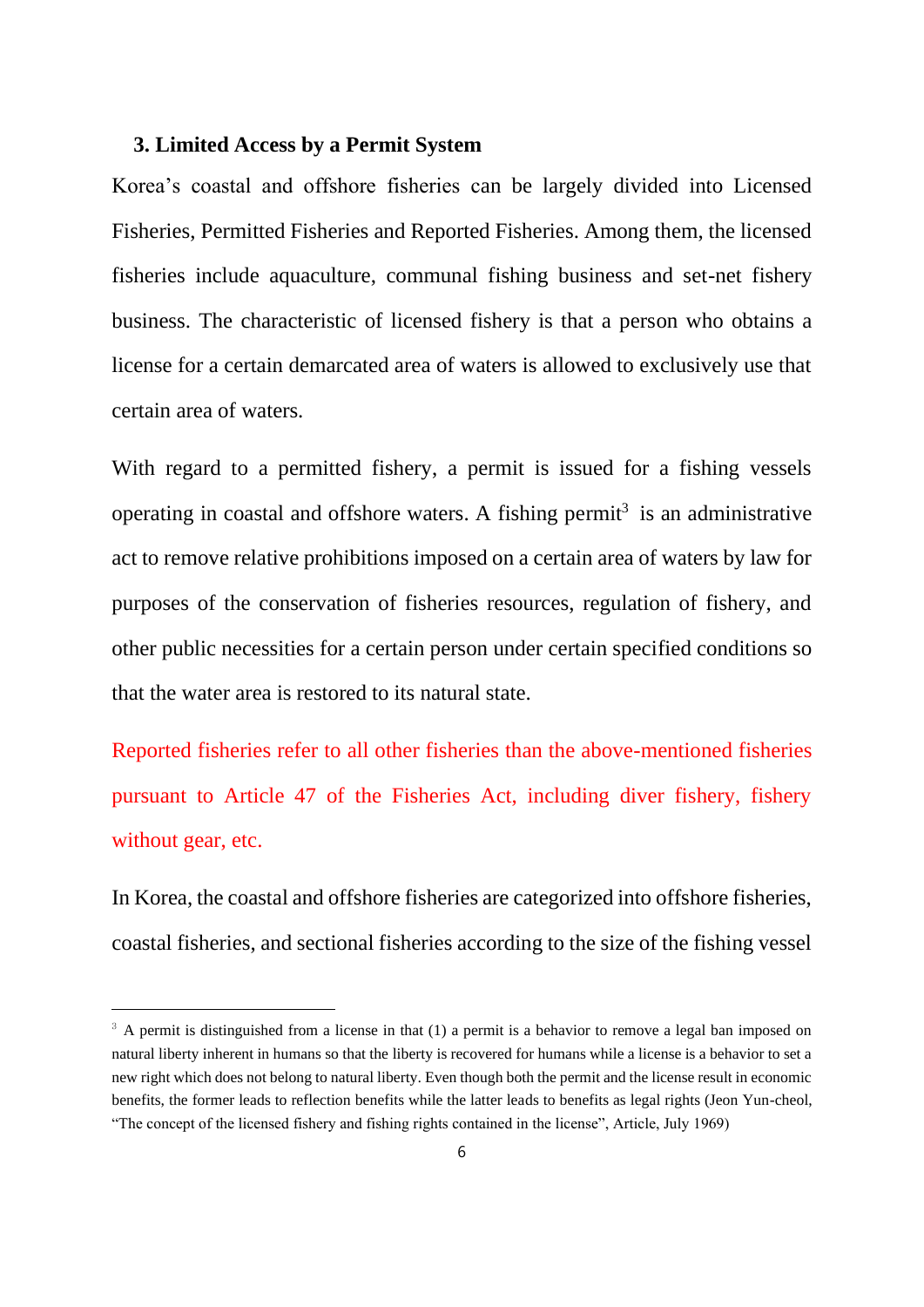pursuant to Article 41 of the Fisheries Act. The Enforcement Decree of the Fisheries Act specified detailed types of fishing methods of each fishery. There are a total of 41 types business, including 21 types in the offshore fishery, 8 types in the coastal fishery and 12 types in the sectional fishery.

<Table 1> Category of permitted fisheries and acquisition of a fishing permit

| Category of<br>fishery                                                 | Obtaining a fishing permit                                                                                                                                                                                                                                                                                                                                                                                                                                                              |
|------------------------------------------------------------------------|-----------------------------------------------------------------------------------------------------------------------------------------------------------------------------------------------------------------------------------------------------------------------------------------------------------------------------------------------------------------------------------------------------------------------------------------------------------------------------------------|
| <b>Offshore</b><br>fishery                                             | Article $41(1)$<br>Any person who intends to run any fishery business that uses a<br>powered fishing vessel with a gross tonnage of at least ten tons or a<br>powered fishing vessel with a gross tonnage of less than ten tons as<br>prescribed by Presidential Decree because of particular needs for<br>protection of fishery resources and coordination of fisheries shall<br>obtain a permit for each fishing vessel or fishing gear from the<br>Minister of Oceans and Fisheries. |
| <b>Coastal</b><br>fishery                                              | Article $41(2)$<br>Any person who intends to run any fishery business which uses a non-<br>powered fishing vessel or a powered fishing vessel with a gross<br>tonnage of less than ten tons, other than an inshore fishery business<br>and the fishery business under paragraph (3), shall obtain a permit for<br>each fishing vessel or fishing gear from the competent Mayor/Do<br>Governor.                                                                                          |
| <b>Sectional</b><br>fishery(fishery<br>within a<br>demarcated<br>zone) | Article $41(3)$<br>Any person who intends to run any of the following fishery business<br>shall obtain a permit for each fishing vessel, fishing gear or facility<br>from the head of the competent Si/Gun/Gu.<br>1. Fishery business within a demarcated zone<br>2. Business of cultivation in inland sea water                                                                                                                                                                        |

Source: "Fisheries Act"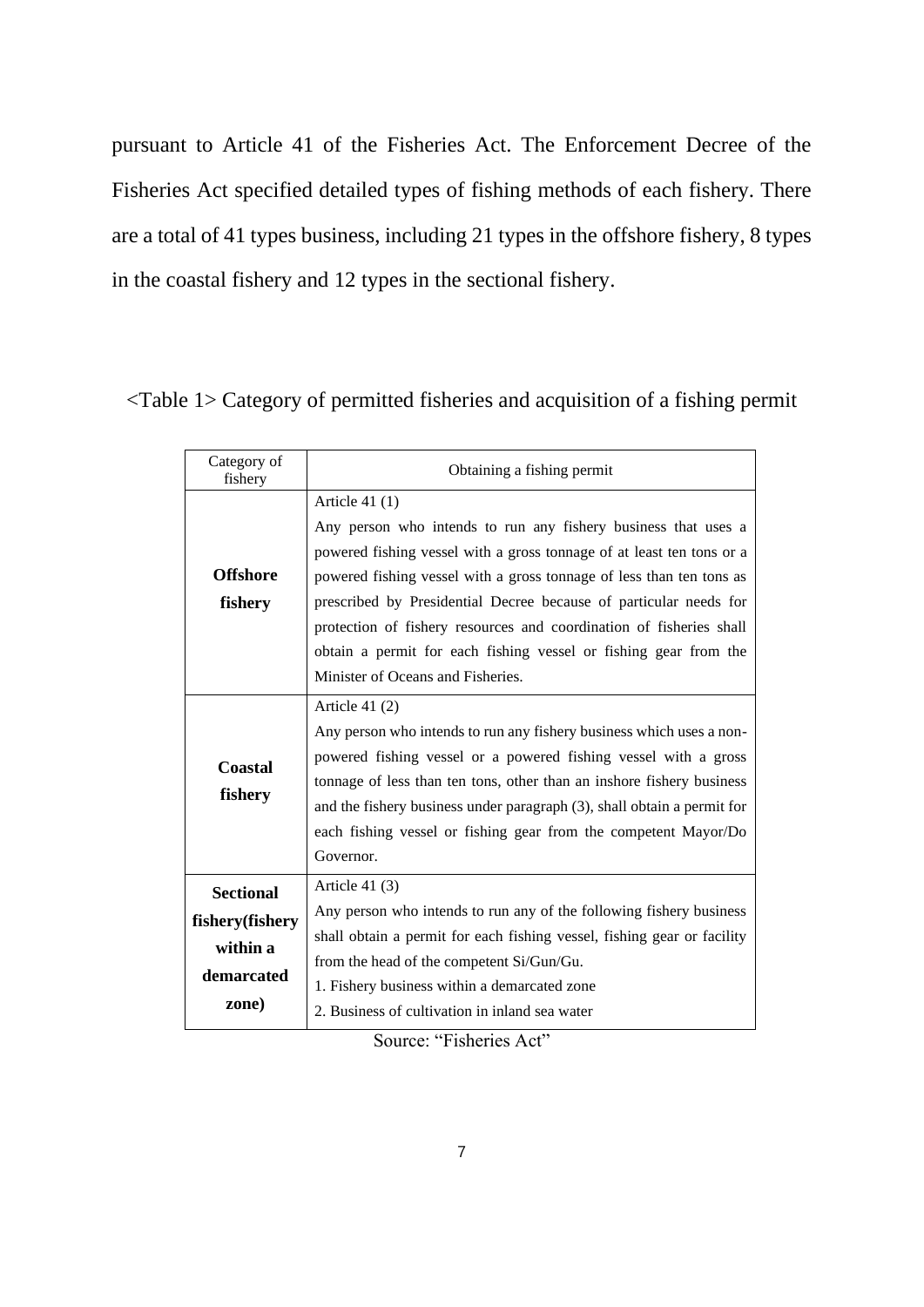

## <Figure 5> Main fishing gears by fishery

### **4. Conclusions and Policy Implications**

In 2016, Korea's coastal and offshore fisheries recorded the lowest production. Making an even more extreme comparison, the production in 2016 resulted in 903,000 tons as it was about half the amount of the catch in 1986, when the production hit the record high at 1,726,000 tons. Thus, experts have come up with various interpretations on the cause of the drastic decline in the coastal and offshore fisheries production in Korea. The decline in the production in 2016 was due to accumulated or mixed results of both artificial and natural causes.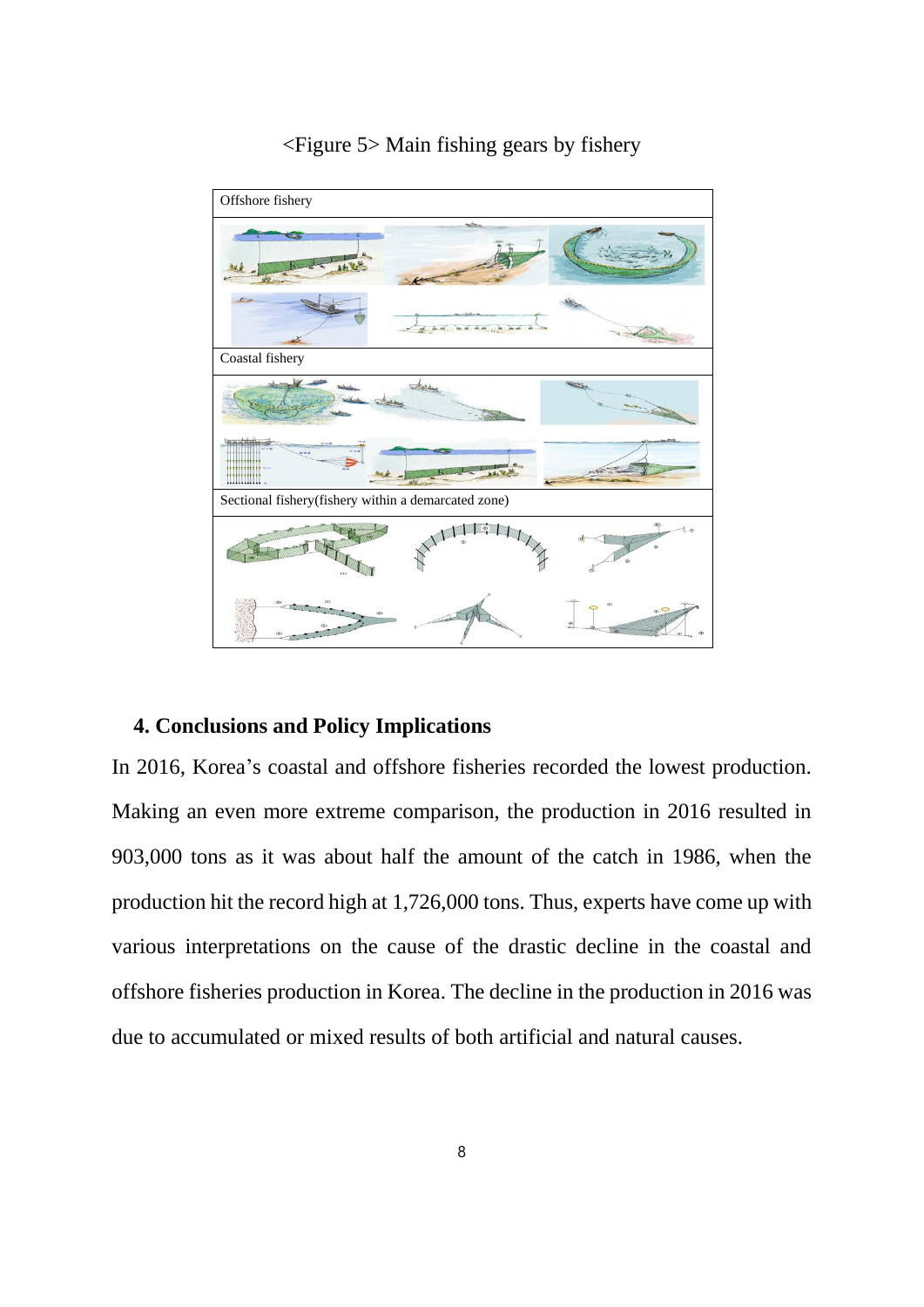Experts in fisheries resources management points out that overexploitation, polluted fishing grounds, reduced areas of fishing operation and climate change as the main factors of the decline in the fisheries resources and the fishery production.

Responding to the recent reduction of catches in Korea's coastal and offshore waters, the Korean government has been implementing stronger resources management to restore fisheries resources. In an attempt to prevent overexploitation in the overall areas of the coastal and offshore waters, the government has been operating a working group consisting of experts from the public and private sectors, universities and, institutes to work to expand TAC target species and fishing gears since 2017. Through this effort, the government plans to shift its policy on fisheries resources management from input control to output control.

The government is also considering of increasing the size limit on main target species of the coastal and offshore fisheries to reduce overexploitation of immature fish. Especially for hairtail and small yellow croaker, it is planned to block trades of illegal catches that are below the size limit by designating the point of fish sales at landing ports. In addition, to minimize damage caused by the increasing number of discarded fishing gears and ghost fishing, the government is expanding its projects to collect discarded fishing gears and is also considering the adoption of a fishing gear tracking system to minimize the number of lost or discarded fishing gears.

 $\overline{q}$